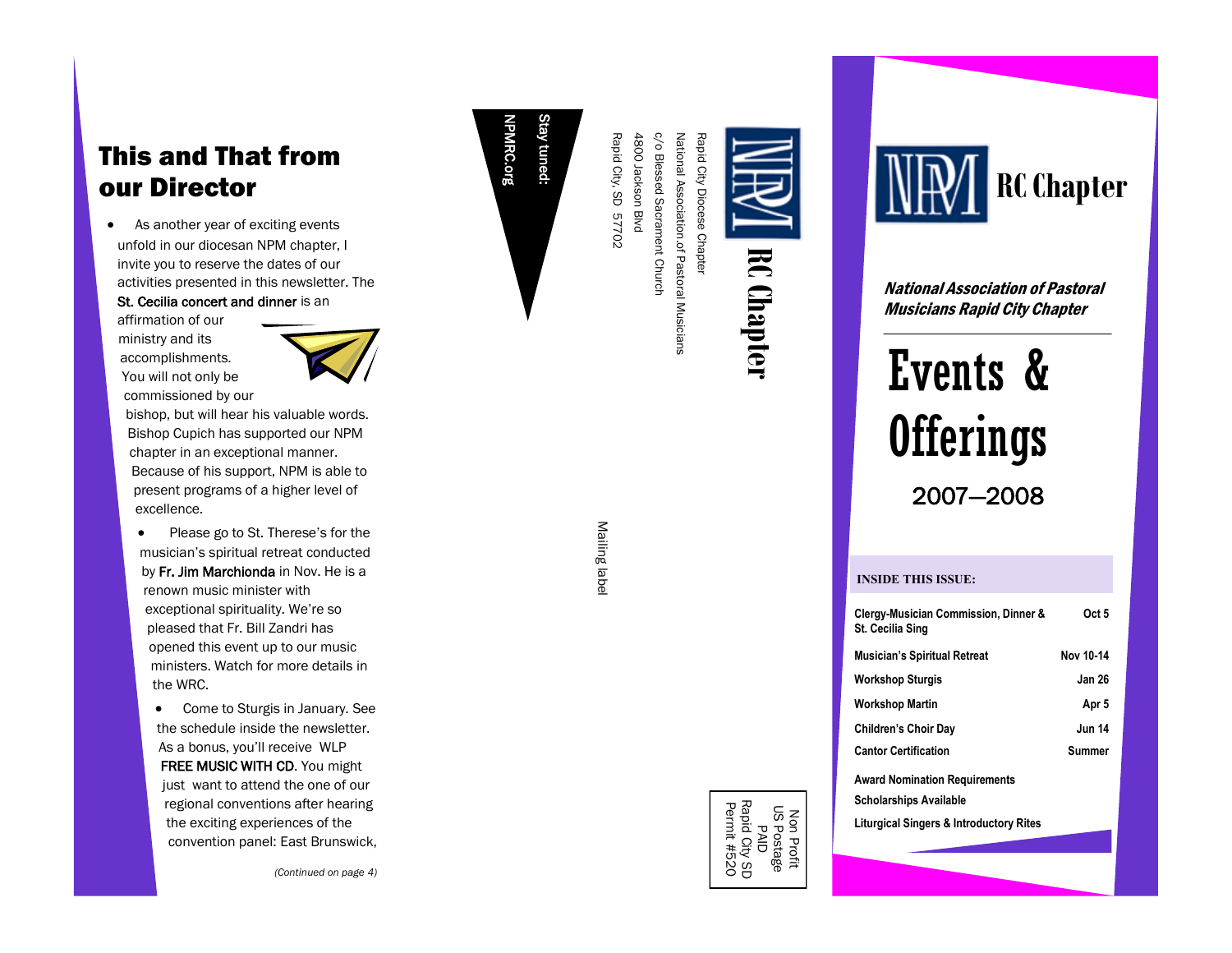# Bishop Cupich to Commission and Recognize Musicians at St. Cecilia Sing and Dinner Oct 5

Choirs from throughout the diocese will present a Choir Favorites Concert at 6 pm prior to Bishop Blase Cupich commissioning pastoral musicians of the Diocese at the St. Cecilia Annual Dinner *Friday evening, October 5 at 6:00 at St. Martin Monastery, Rapid City*

 The commissioning and prayer begins an evening of festivity and food at which the Bishop will present recognition awards to deserving individuals.

11111

#### *NPM St. Cecilia Dinner Registration\**

Name: *(spouse, too, so we can make name tags. Please print carefully so we can read easily!)* 

*\_\_\_\_\_\_\_\_\_\_\_\_\_\_\_\_\_\_\_\_\_\_\_\_\_\_\_\_\_\_ \_\_\_\_\_\_\_\_\_\_\_\_\_\_\_\_\_\_\_\_\_\_\_\_\_\_\_\_\_\_\_\_\_\_\_\_* 

*\_\_\_\_\_\_\_\_\_\_\_\_\_\_\_\_\_\_\_\_\_\_\_\_\_\_\_\_\_\_\_\_\_\_\_\_* Address: \_\_\_\_\_\_\_\_\_\_\_\_\_\_\_\_\_\_\_\_\_\_\_\_\_\_\_\_\_\_\_\_\_ E-mail:\_\_\_\_\_\_\_\_\_\_\_\_\_\_\_\_\_\_\_\_\_\_\_\_\_ Phone:

Parish: *\$15 per person \*pre-paid; non refundable.* 

*Mail to: Joan Bachmeier 1621 Third St, Sturgis, SD 57785.* Deadline: October 1

# Area Workshops Help Expertise

#### Sturgis, Jan. 26

#### Free music/CD!

 Contact: Joan Bachmeier -- 347-5815 *joanbach@rushmore.com*

| 9:30                                                | Coffee, rolls, registration                         |  |
|-----------------------------------------------------|-----------------------------------------------------|--|
| 10:00-10:15                                         | Opening Prayer & Welcome                            |  |
| 10:15-11:00                                         | Christmas in January-two                            |  |
|                                                     | area choirs will present several of the songs that  |  |
|                                                     | they have used at Christmas with information        |  |
| regarding the selections                            |                                                     |  |
|                                                     | 11:00-11:45 Convention panel -                      |  |
|                                                     | updates, ideas, experiences - by those attending    |  |
| National NPM Convention                             |                                                     |  |
| 11:45-12:15    Lunch                                |                                                     |  |
|                                                     |                                                     |  |
| 12:45-1:45                                          | <b>Reading Session - Free</b>                       |  |
| music from WLP !!!!- Session led by Sheila Sweitzer |                                                     |  |
| $1:45-2:15$                                         | <b>Cantor Certification</b>                         |  |
|                                                     | <b>Requirements</b> —to set a                       |  |
|                                                     | time for certification recording and testing in the |  |
| summer of 2008                                      |                                                     |  |
| 2:15-2:30                                           | <b>Sing</b> two anthems from 2006                   |  |
| choir festival - Tammy Schnittgrund                 |                                                     |  |
| 2:30-2:45                                           | <b>Closing Prayer</b>                               |  |
|                                                     |                                                     |  |

#### Martin, April 5

Contact: Mary Ann Fanning — 685-6878 *macfan4@gwtc.net*

| Coffee, rolls, registration         |
|-------------------------------------|
| <b>Opening Prayer &amp; Welcome</b> |
| <b>RCIA – The Rites &amp; Music</b> |
| Joan Petry                          |
| 11:00-11:45 How to Teach New Music  |
| Diane Rutstein                      |
| Lunch                               |
|                                     |
| 12:45-1:30 Small Parishes Basic     |
| <b>Resources</b> – Vicki Covey      |
| The Presider's View of              |
| Music in Liturgy $-$                |
| Father Bryan Sorensen               |
| <b>Closing Prayer</b>               |
|                                     |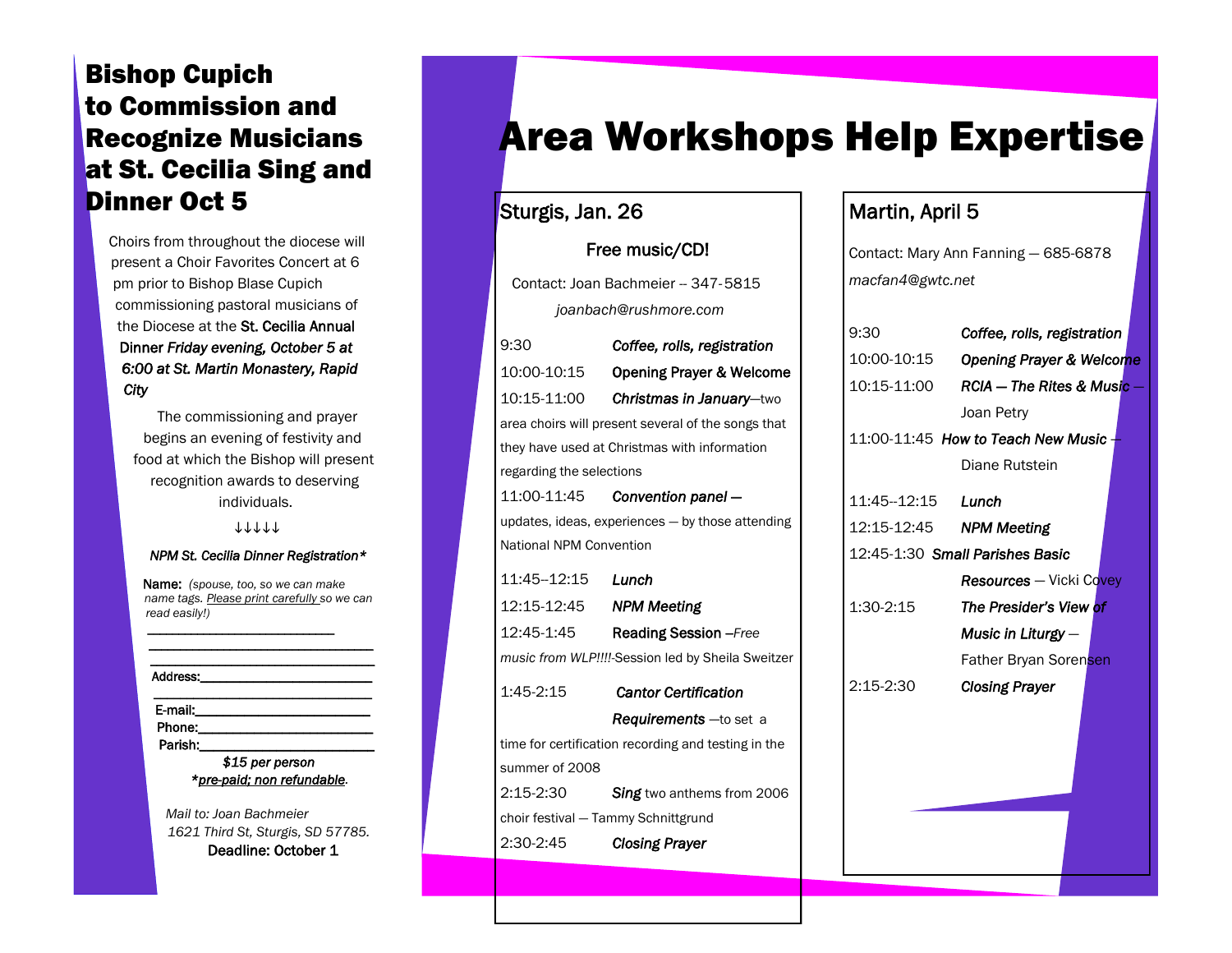#### St. Cecilia Awards Recognize Dedication to Music Ministry

#### *Send your nominations before October 1!*

The St. Cecilia Award, named for the patroness of church music, recognizes a both a lay person *and* a clergy member for contributions to making the liturgy alive through music. Recipients will be announced at the annual NPM Dinner October 5.

 Last year's recipients were Pat Weber, OLHP and Msgr. William O'Connell.

Nominate the individual whose extraordinary contribution to the ministry of music brings the people of our church closer to Jesus Christ.

Write a detailed explanation of why your nominee deserves this recognition and mail to:

> *Joan Bachmeier, NPM Secretary 1621 Third St, Sturgis, SD 57785 joanbach@rushmore.com* Nominations must be received

> > *before October 1*

### Peggy Langenfeld Award Nominations

Nominations are accepted until October 1 to honor an individual who has served and promoted NPM in an exceptional manner.

The award memorializes Peggy Langenfeld as an individual who dedicated her life to good music in church worship.

The 2006 recipient was Therese Aberle Kaiser. The 2005 award went to Jackie Schnittgrund. These three ladies founded the RC Diocese of NPM, believing NPM offers tremendous resources and support to parish musicians, clergy and other worship leaders in fostering the art of musical liturgy.

If you, or one you know, has made outstanding contribution to NPM for the betterment of effective liturgy and music in our churches, please explain that contribution in 200 words or less and mail the nomination before October 1to:

> *Joan Bachmeier, NPM Secretary 1621 Third St, Sturgis, SD 57785 joanbach@rushmore.com*

Nominees will be recognized at the St. Cecilia Dinner October 5. Prior nominees must be renominated.

#### Years of Service Will Be

#### Recognized

Have you, or someone you know, have been involved in Catholic Music Ministry for 25 (or more), 40 (or more), or 50 (and more) years? Let us know.

 You will be recognized for those years of dedication to pastoral music, and receive a certificate from the Bishop at the annual St. Cecilia Dinner October 5.

Send, or e-mail information to:

*Jackie Schnittgrund 6831 Muirfield Dr Rapid City, SD 57702* 

Send by October 1 so we can print the certificates.

| Number of years of service:                                                                                                                                                                    |
|------------------------------------------------------------------------------------------------------------------------------------------------------------------------------------------------|
| 25 years or more                                                                                                                                                                               |
| __40 years or more                                                                                                                                                                             |
| 50 years or more                                                                                                                                                                               |
| Remember to ask fellow choir members, your<br>accompanist, your liturgy director, anyone else<br>who has dedicated themselves to music in your<br>parish. They could qualify for this valuable |

recognition.